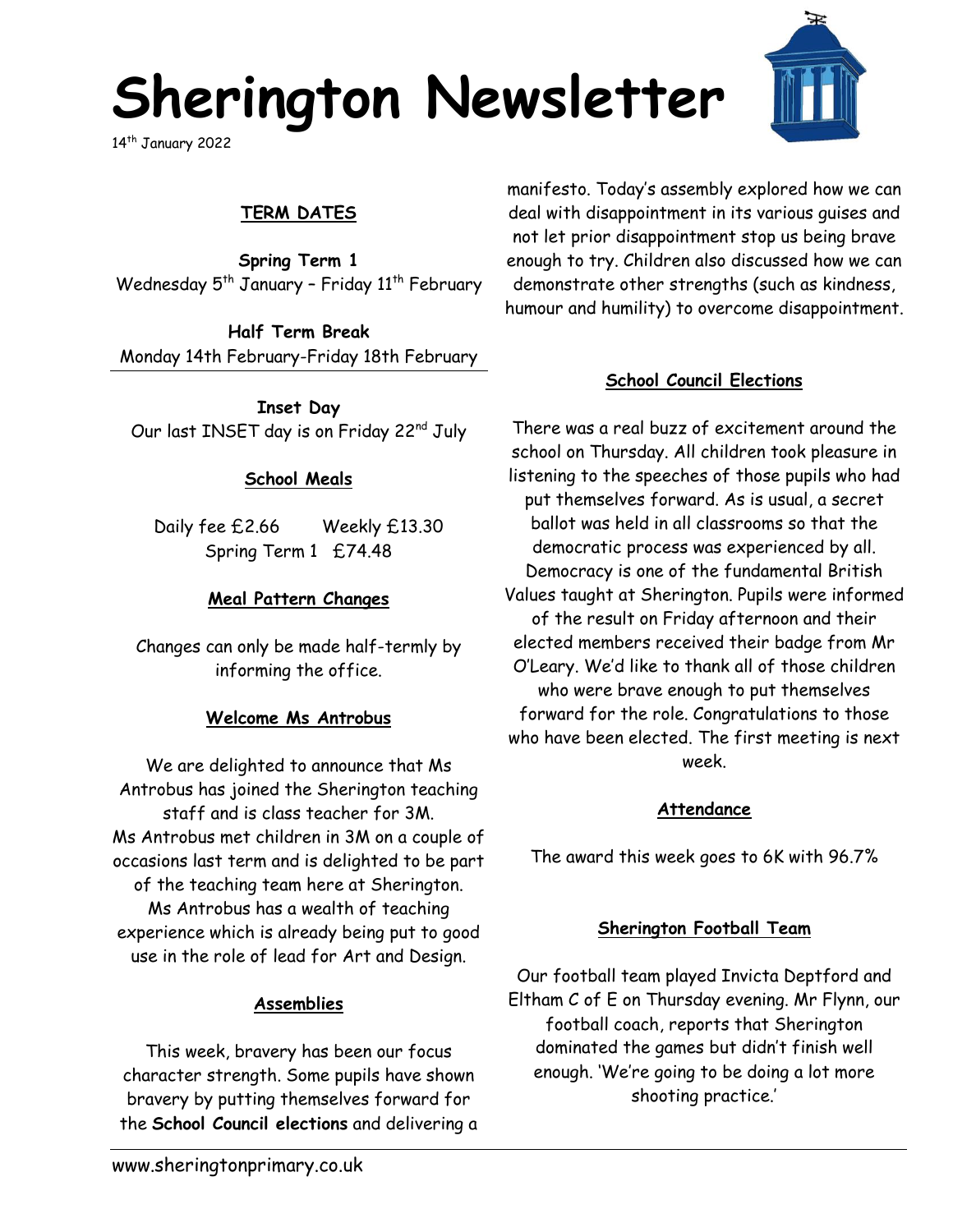# **Sherington Newsletter**



14<sup>th</sup> January 2022

Nate in 6C said 'Both opposition teams were impressive. We need to be more sophisticated. We're not clinical enough.'

Match play analysis has been strong and we look forward to celebrating more goals.

## **FOOD (Food On Our Doorstep)**

We are very excited to inform you that Family Action have launched a FOOD (Food On Our Doorstep) Club in Charton Athletic FC - every Friday between 1pm-3pm.

To become a member, families must live or work within approximately 15 minutes of a club.

Food On Our Doorstep programme aims to:

- Provide regular access to a sustainable supply of food to people at risk of food insecurity
- Increase disposable income for local families to improve life chances and wellbeing
- Reduce the amount of food being sent to landfill in the UK by utilising surplus food
	- Encourage families to access local support services and be signposted to other agencies

It costs just £1 a year for a family to become a member. Once they've joined, they can purchase a bag of tasty food items every week worth approx. £10-£15 for just £3.50!

## **COVID 19 - Symptoms and Testing**

Please be aware of changing Covid symptoms:

- A high temperature
- A new, continuous cough
- A loss or change to your sense of smell or taste
- A headache
- Congestion and runny nose
	- **Fatigue**

Children should not attend school if presenting with symptoms. Should any of these symptoms be displayed, a PCR test must be taken.

Lateral Flow Tess (results in 30 mins) should only be used when there are no symptoms.

Anyone who lives in the same household as someone with Covid19 and who are not legally required to self isolate are strongly advised to take lateral flow tests daily for 7 days. If the lateral flow is positive they should then isolate and follow government guidelines.

## **Absence Reporting**

If your child is unwell and unable to attend school, please report this using the absence line: 020 8858 5497 – option 1.

Absences must be reported daily.

Please also call the absence line if your child is isolating and awaiting COVID 19 test results.